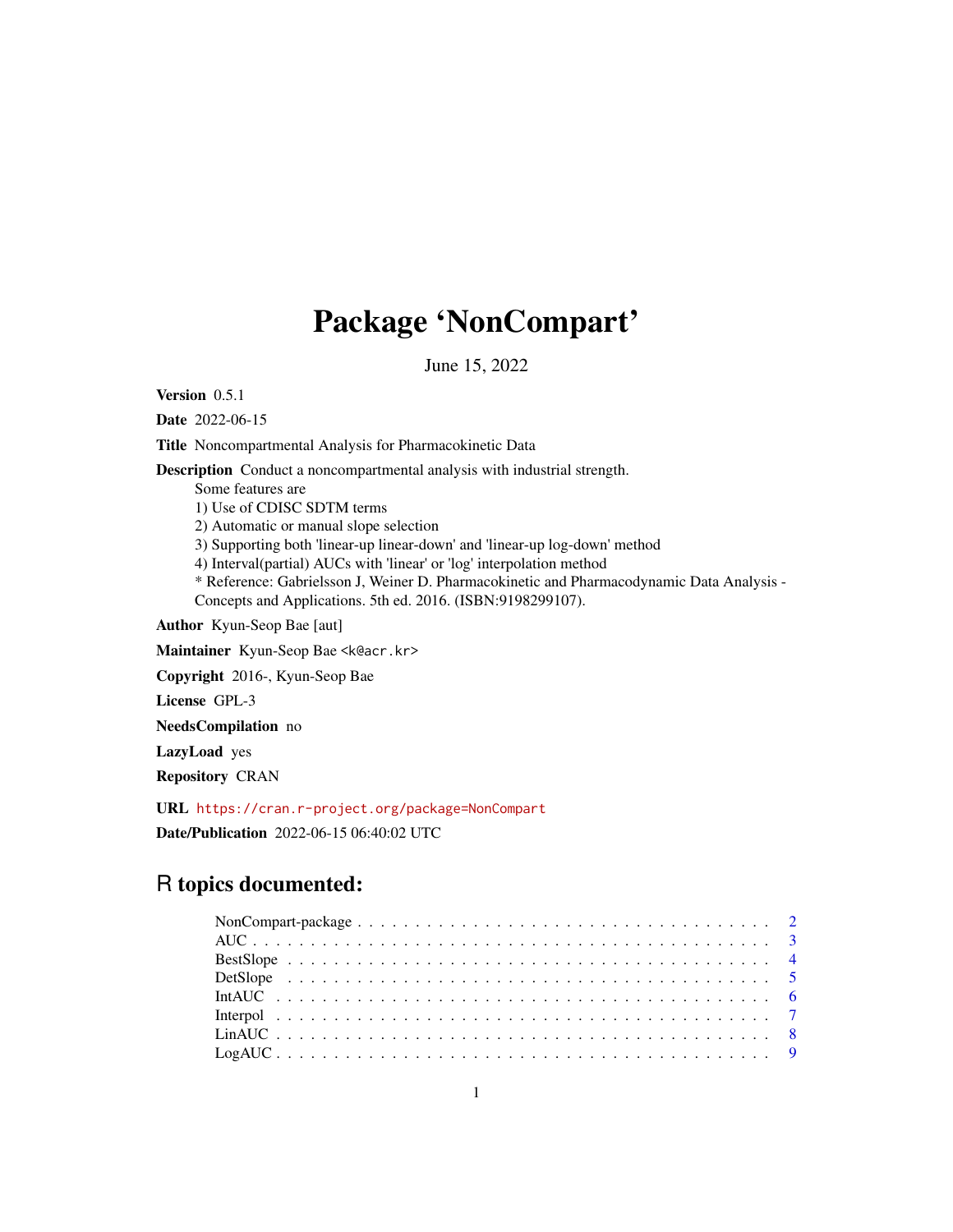<span id="page-1-0"></span>

|  |  |  |  |  |  |  |  |  |  |  |  |  |  |  |  |  |  |  |  | 18 |
|--|--|--|--|--|--|--|--|--|--|--|--|--|--|--|--|--|--|--|--|----|
|  |  |  |  |  |  |  |  |  |  |  |  |  |  |  |  |  |  |  |  |    |
|  |  |  |  |  |  |  |  |  |  |  |  |  |  |  |  |  |  |  |  |    |
|  |  |  |  |  |  |  |  |  |  |  |  |  |  |  |  |  |  |  |  |    |
|  |  |  |  |  |  |  |  |  |  |  |  |  |  |  |  |  |  |  |  |    |
|  |  |  |  |  |  |  |  |  |  |  |  |  |  |  |  |  |  |  |  |    |

NonCompart-package *Noncompartmental Analysis for Pharmacokinetic Data*

#### Description

It conducts a noncompartmental analysis(NCA) with industrial strength.

#### Details

The main functions are

tblNCA to perform NCA for many subjects.

sNCA to perform NCA for one subject.

#### Author(s)

Kyun-Seop Bae <k@acr.kr>

#### References

- 1. Gabrielsson J, Weiner D. Pharmacokinetic and Pharmacodynamic Data Analysis Concepts and Applications. 5th ed. 2016.
- 2. Shargel L, Yu A. Applied Biopharmaceutics and Pharmacokinetics. 7th ed. 2015.
- 3. Rowland M, Tozer TN. Clinical Pharmacokinetics and Pharmacodynamics Concepts and Applications. 4th ed. 2011.
- 4. Gibaldi M, Perrier D. Pharmacokinetics. 2nd ed. revised and expanded. 1982.

```
# Theoph and Indometh data: dose in mg, conc in mg/L, time in h
tblNCA(Theoph, key="Subject", colTime="Time", colConc="conc", dose=320,
      adm="Extravascular", doseUnit="mg", concUnit="mg/L")
tblNCA(Indometh, key="Subject", colTime="time", colConc="conc", dose=25,
      adm="Infusion", dur=0.5, doseUnit="mg", concUnit="mg/L", R2ADJ=0.9)
# For individual NCA
iAUC = data.frame(Name=c("AUC[0-12h]","AUC[0-24h]"), Start=c(0,0), End=c(12,24)) ; iAUC
x = Theoph[Theoph$Subject=="1","Time"]
```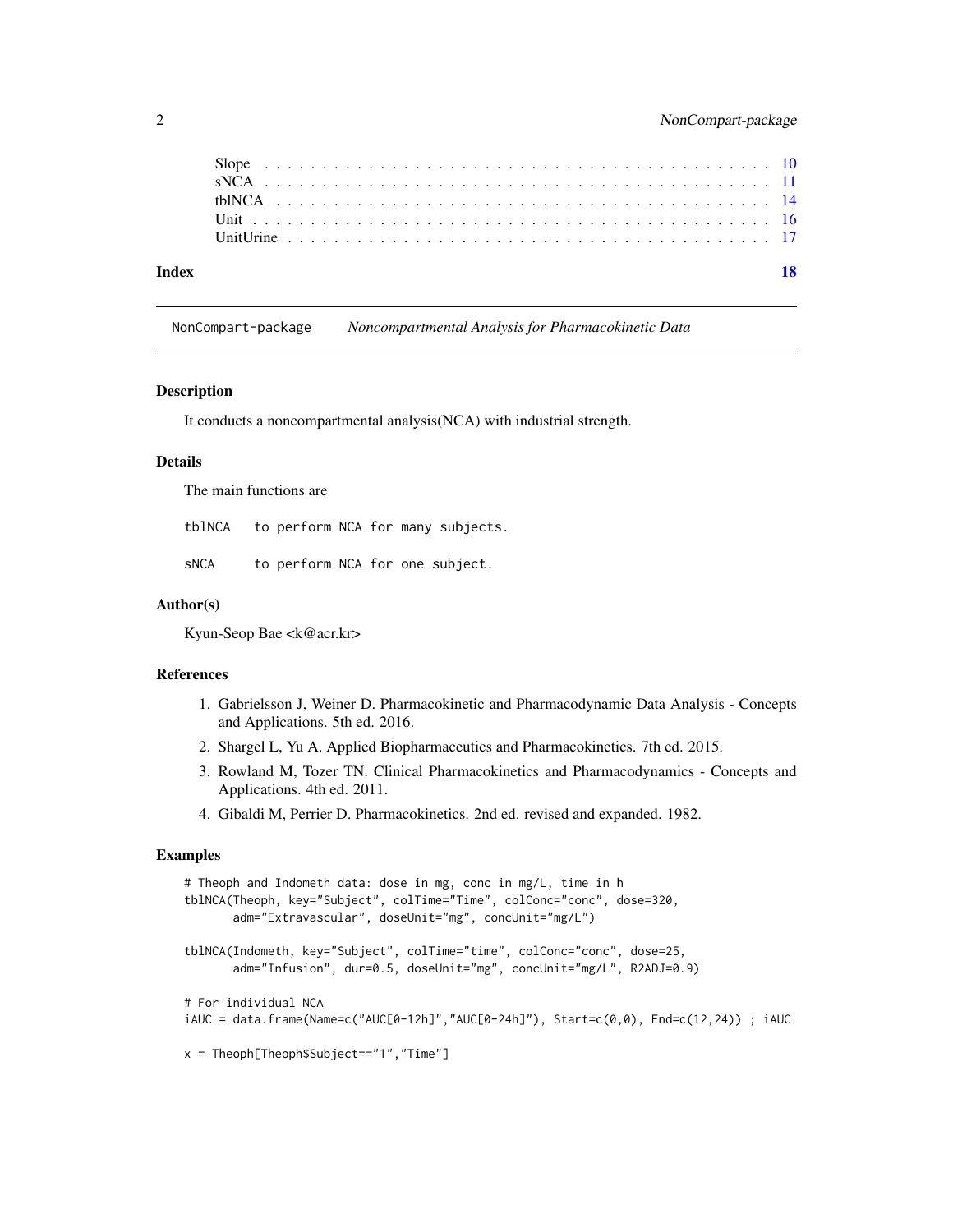```
y = Theoph[Theoph$Subject=="1","conc"]
sNCA(x, y, dose=320, doseUnit="mg", concUnit="mg/L", timeUnit="h", iAUC=iAUC)
sNCA(x, y, dose=320, concUnit="mg/L", iAUC=iAUC)
```
<span id="page-2-1"></span>

AUC *Calculate Area Under the Curve (AUC) and Area Under the first Moment Curve (AUMC) in a table format*

#### Description

Calculate Area Under the Curve(AUC) and the first Moment Curve(AUMC) in two ways; 'linear trapezoidal method' or 'linear-up and log-down' method. Return a table of cumulative values.

#### Usage

 $AUC(x, y, down = "Linear")$ 

#### Arguments

|      | vector values of independent variable, usually time                       |
|------|---------------------------------------------------------------------------|
|      | vector values of dependent variable, usually concentration                |
| down | either of "Linear" or "Log" to indicate the way to calculate AUC and AUMC |

#### Details

down="Linear" means linear trapezoidal rule with linear interpolation. down="Log" means linearup and log-down method.

#### Value

Table with two columns, AUC and AUMC; the first column values are cumulative AUCs and the second column values cumulative AUMCs.

#### Author(s)

Kyun-Seop Bae <k@acr.kr>

#### References

Rowland M, Tozer TN. Clinical Pharmacokinetics and Pharmacodynamics - Concepts and Applications. 4th ed. pp687-689. 2011.

#### See Also

[LinAUC](#page-7-1), [LogAUC](#page-8-1)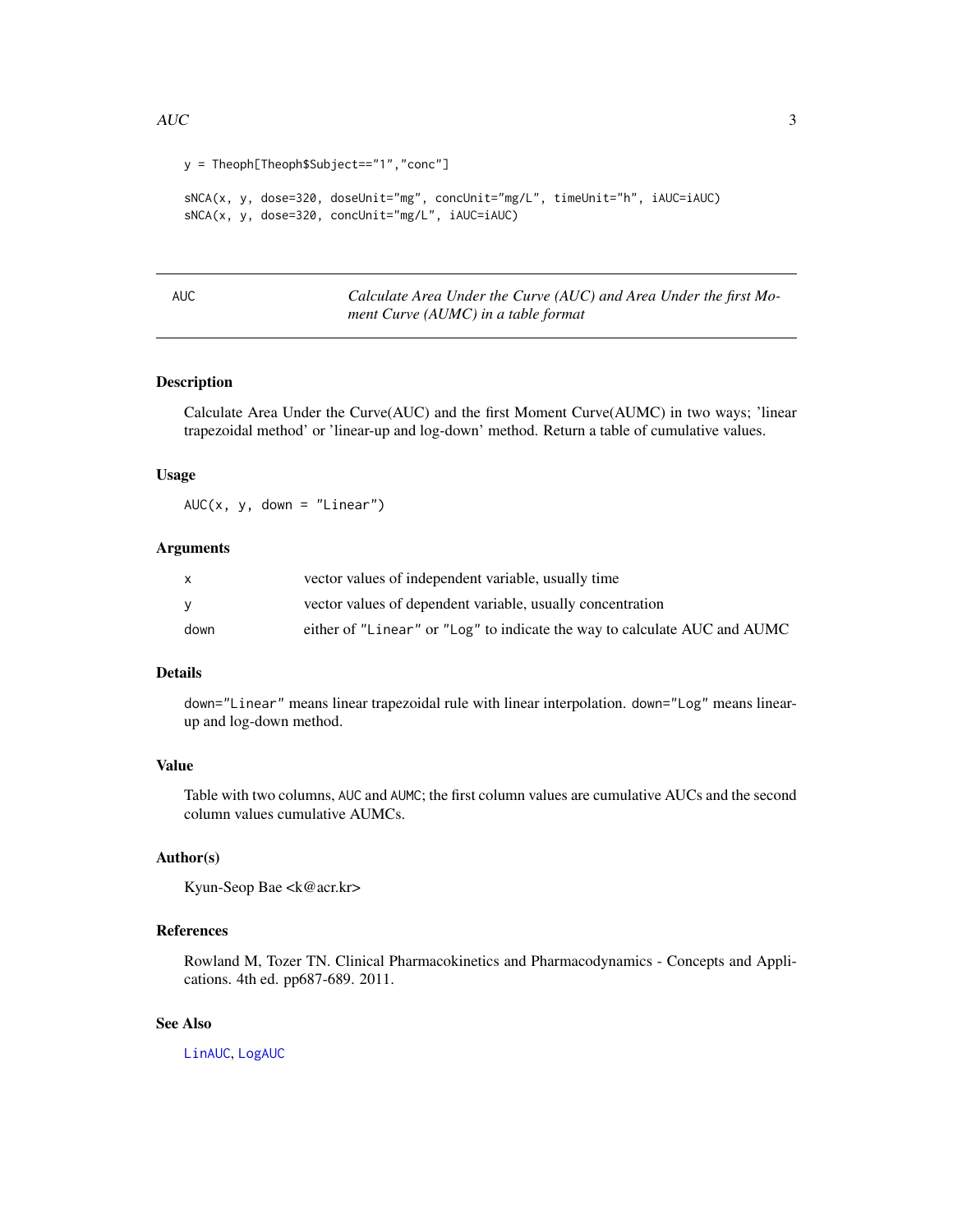#### <span id="page-3-0"></span>Examples

```
AUC(Theoph[Theoph$Subject==1, "Time"], Theoph[Theoph$Subject==1, "conc"])
AUC(Theoph[Theoph$Subject==1, "Time"], Theoph[Theoph$Subject==1, "conc"], down="Log")
```
<span id="page-3-1"></span>BestSlope *Choose the best-fit slope for the log(y) and x regression by the criteria of adjusted R-square.*

#### Description

It sequentially fits  $(log(y) \sim x)$  from the last point of x to the previous points with at least 3 points. It chooses a slope the highest adjusted R-square. If the difference is less then 1e-4, it pickes longer slope.

#### Usage

```
BestSlope(x, y, adm = "Extravascular", TOL=1e-4, excludeDelta = 1)
```
#### Arguments

| $\mathsf{x}$ | vector values of x-axis, usually time                                                                                                        |
|--------------|----------------------------------------------------------------------------------------------------------------------------------------------|
| y            | vector values of y-axis, usually concentration                                                                                               |
| adm          | one of "Bolus" or "Infusion" or "Extravascular" to indicate drug adminis-<br>tration mode                                                    |
| <b>TOL</b>   | tolerance. See Phoneix WinNonlin 6.4 User's Guide p33 for the detail.                                                                        |
| excludeDelta | Improvement of R2ADJ larger than this value could exclude the last point. De-<br>fault value 1 is for the compatibility with other software. |

#### Details

Choosing the best terminal slope (y in log scale) in pharmacokinetic analysis is somewhat challenging, and it could vary by analysis performer. Pheonix WinNonlin chooses a slope with highest adjusted R-squared and the longest one. The difference of adjusted R-Squared less than TOL considered to be 0. This function uses ordinary least square method (OLS). Author recommends to use excludeDelta option with about 0.3.

#### Value

| R-squared                                                                            |
|--------------------------------------------------------------------------------------|
| adjusted R-squared                                                                   |
| number of points used for slope                                                      |
| negative of the slope, lambda_z                                                      |
| intercept of the regression line                                                     |
| correlation of $log(y)$ and x                                                        |
| earliest x for lambda z                                                              |
| last x for lambda z                                                                  |
| predicted y value at the last point, predicted concentration for the last time point |
|                                                                                      |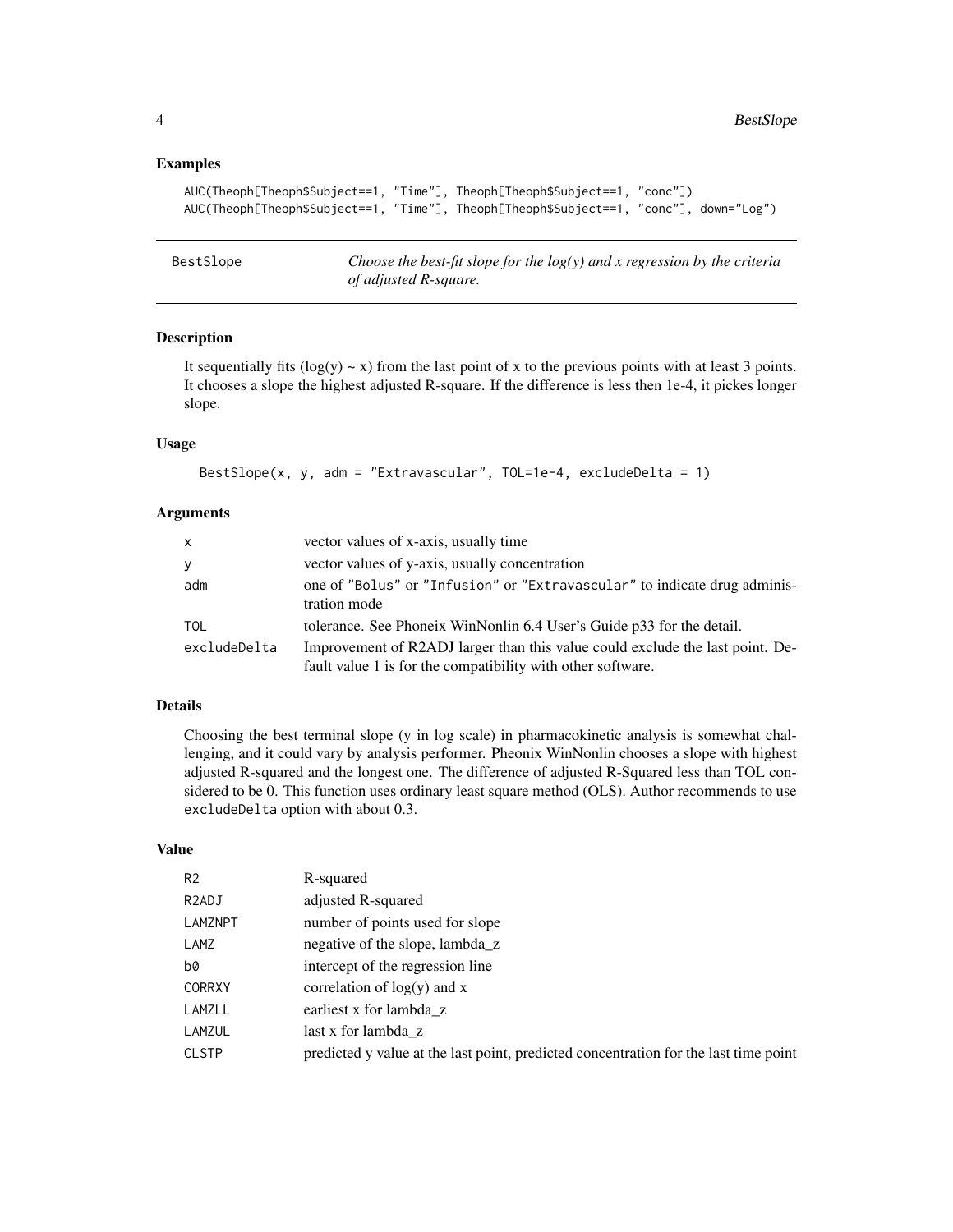#### <span id="page-4-0"></span>DetSlope 5

#### Author(s)

Kyun-Seop Bae <k@acr.kr>

#### See Also

[Slope](#page-9-1)

#### Examples

```
BestSlope(Theoph[Theoph$Subject==1, "Time"], Theoph[Theoph$Subject==1, "conc"])
BestSlope(Indometh[Indometh$Subject==1, "time"], Indometh[Indometh$Subject==1, "conc"],
         adm="Bolus")
```
DetSlope *Determine slope for the log(y) and x regression manually*

#### Description

You choose a slope for terminal half-life.

#### Usage

DetSlope(x, y, SubTitle="", sel.1=0, sel.2=0)

#### Arguments

| X        | vector values of x-axis, usually time          |
|----------|------------------------------------------------|
| <b>V</b> | vector values of y-axis, usually concentration |
| SubTitle | subtitle to be shown on the plot               |
| sel.1    | default index of the first element to use      |
| sel.2    | default index of the last element to use       |

#### Details

Sometimes BestSlope cannot find terminal slope satisfactorily. Then you can use this function to choose manually. It returns the same format result with BestSlope with an attribute indicating used points.

#### Value

| R <sub>2</sub>     | R-squared                           |
|--------------------|-------------------------------------|
| R <sub>2</sub> ADJ | adjusted R-squared                  |
| LAMZNPT            | number of points used for the slope |
| LAMZ               | negative of the slope, lambda_z     |
| b0                 | intercept of the regression line    |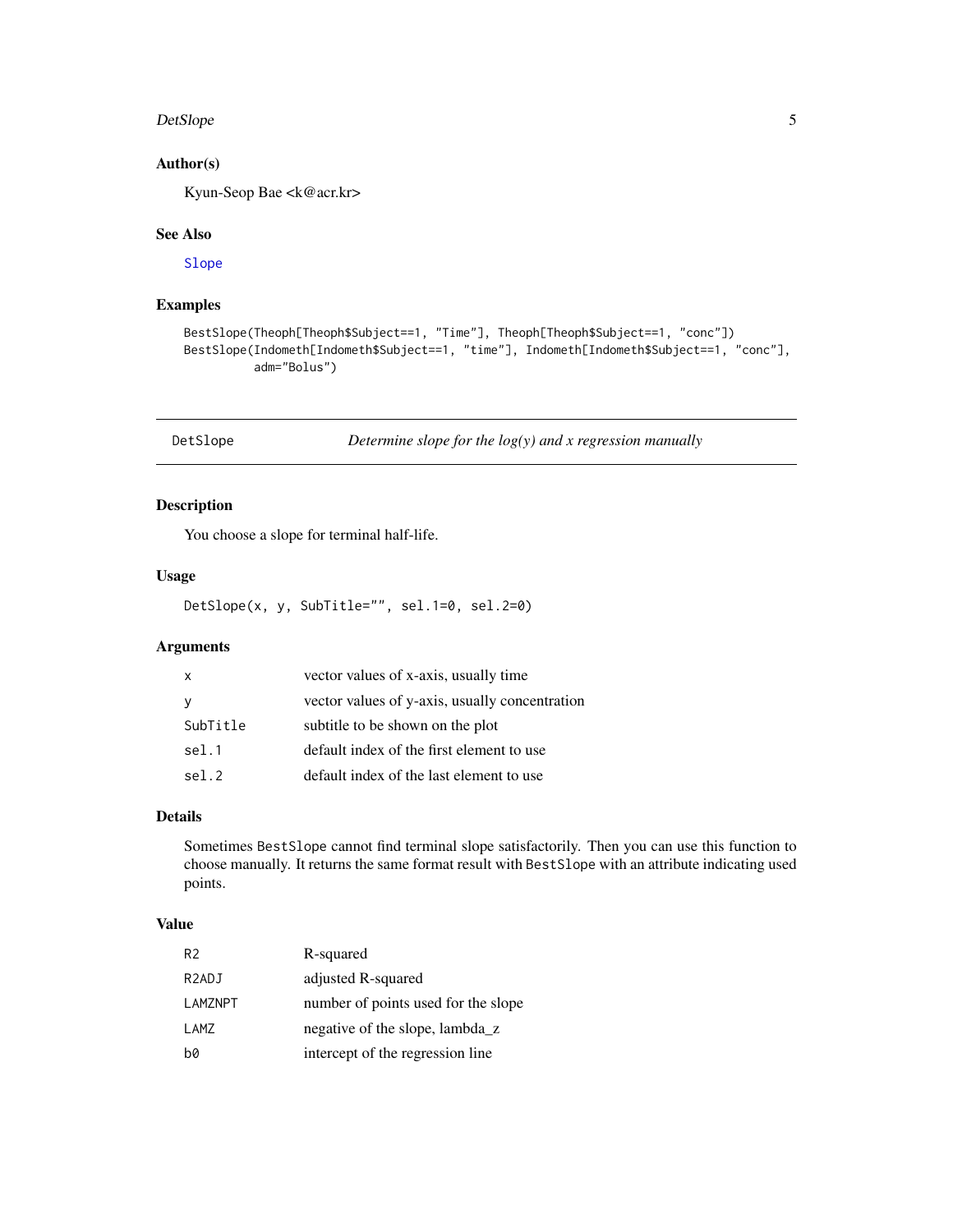<span id="page-5-0"></span>

| CORRXY | correlation of $log(y)$ and x                                                        |
|--------|--------------------------------------------------------------------------------------|
| LAMZLL | earliest x for lambda z                                                              |
| LAMZUL | last x for lambda z                                                                  |
| CLSTP  | predicted y value at the last point, predicted concentration for the last time point |

#### Author(s)

Kyun-Seop Bae <k@acr.kr>

#### See Also

[Slope](#page-9-1)

#### Examples

```
DetSlope(Theoph[Theoph$Subject==1, "Time"], Theoph[Theoph$Subject==1, "conc"])
DetSlope(Indometh[Indometh$Subject==2, "time"], Indometh[Indometh$Subject==2, "conc"])
```
<span id="page-5-1"></span>IntAUC *Calculate interval AUC*

#### Description

It calculates interval AUC

#### Usage

 $IntAUC(x, y, t1, t2, Res, down = "Linear")$ 

#### Arguments

| x    | vector values of independent variable, usually time              |
|------|------------------------------------------------------------------|
| У    | vector values of dependent variable, usually concentration       |
| t1   | start time for AUC                                               |
| t2   | end time for AUC                                                 |
| Res  | result from sNCA function                                        |
| down | either of "Linear" or "Log" to indicate the way to calculate AUC |

#### Details

This calculates an interval (partial) AUC (from t1 to t2) with the given series of x and y. If t1 and/or t2 cannot be found within x vector, it interpolates according to the down option.

#### Value

return interval AUC value (scalar)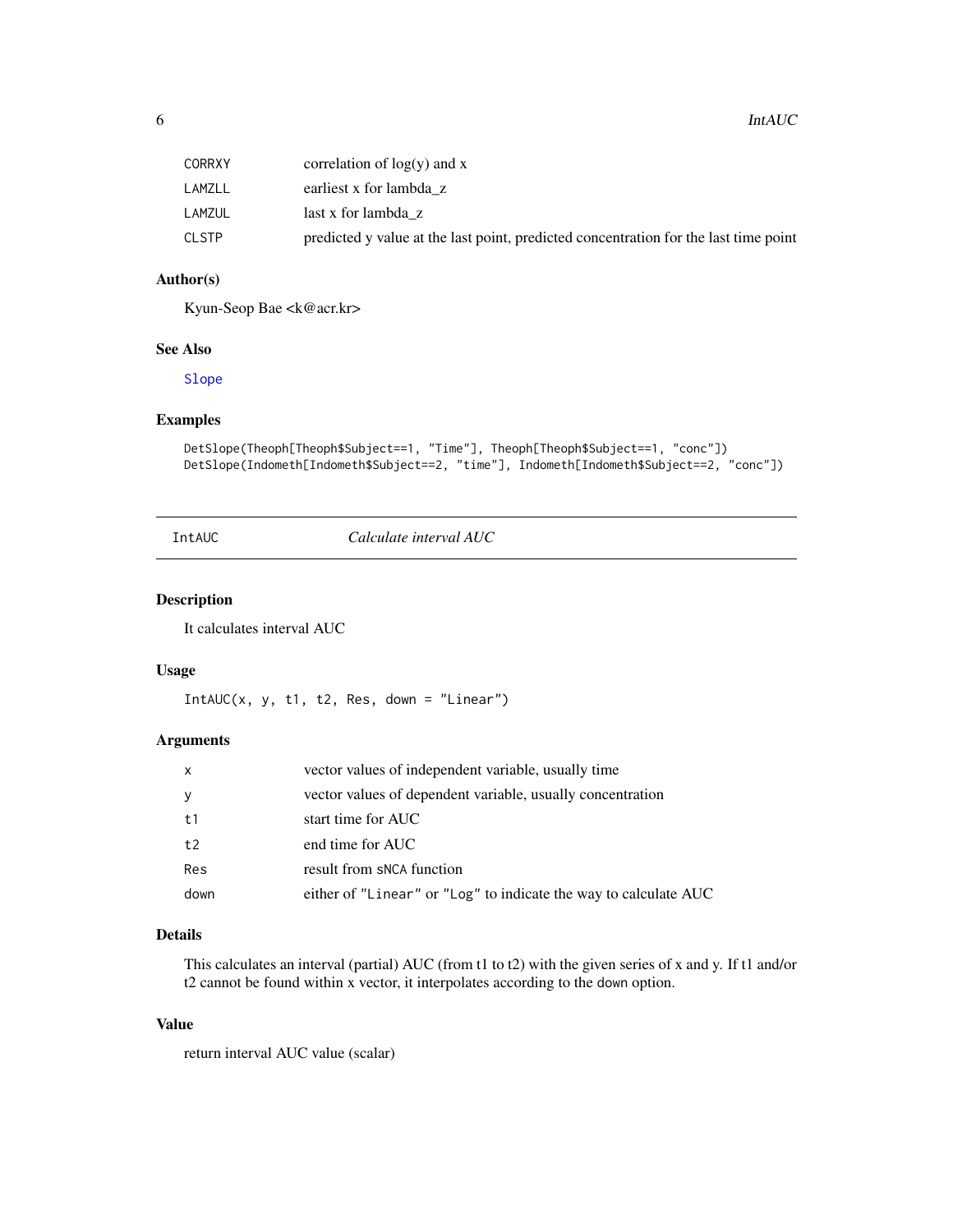#### <span id="page-6-0"></span>Interpol 7

#### Author(s)

Kyun-Seop Bae <k@acr.kr>

#### References

- 1. Gabrielsson J, Weiner D. Pharmacokinetic and Pharmacodynamic Data Analysis Concepts and Applications. 5th ed. 2016.
- 2. Shargel L, Yu A. Applied Biopharmaceutics and Pharmacokinetics. 7th ed. 2015.
- 3. Rowland M, Tozer TN. Clinical Pharmacokinetics and Pharmacodynamics Concepts and Applications. 4th ed. 2011.
- 4. Gibaldi M, Perrier D. Pharmacokinetics. 2nd ed. revised and expanded. 1982.

#### See Also

[AUC](#page-2-1), [Interpol](#page-6-1)

#### Examples

```
Res = sNCA(Theoph[Theoph$Subject==1,"Time"], Theoph[Theoph$Subject==1, "conc"],
           dose=320, concUnit="mg/L")
IntAUC(Theoph[Theoph$Subject==1, "Time"], Theoph[Theoph$Subject==1, "conc"], t1=0.5, t2=11, Res)
```
<span id="page-6-1"></span>

| Interpol | Interpolate y value |
|----------|---------------------|
|          |                     |

#### Description

It interpolates y value when a corresponding x value (xnew) does not exist within x vector

#### Usage

 $Interpol(x, y, xnew, Slope, b0, down = "Linear")$ 

#### Arguments

| $\mathsf{x}$ | vector values of x-axis, usually time                          |
|--------------|----------------------------------------------------------------|
| <b>y</b>     | vector values of y-axis, usually concentration                 |
| xnew         | new x point to be interpolated, usually new time point         |
| Slope        | slope of regression $log(y) \sim x$                            |
| b0           | y value of just left point of xnew                             |
| down         | either of "Linear" or "Log" to indicate the way to interpolate |

#### Details

This function interpolate y value, if xnew is not in x vector. If xnew is in x vector, it just returns the given x and y vector. This function usually is called by IntAUC function Returned vector is sorted in the order of increasing x values.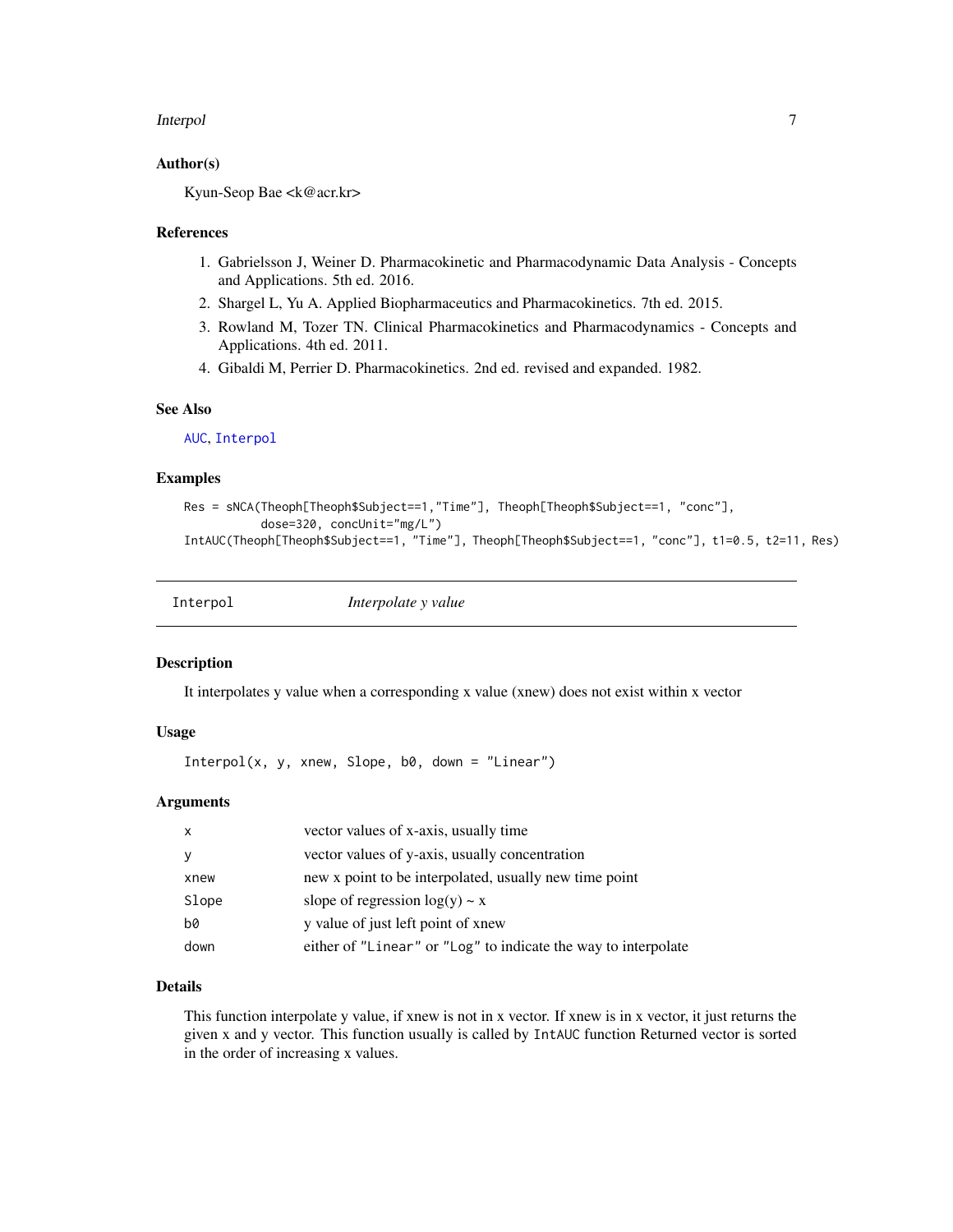#### <span id="page-7-0"></span>Value

new x and y vector containing xnew and ynew point

#### Author(s)

Kyun-Seop Bae <k@acr.kr>

#### See Also

[IntAUC](#page-5-1)

#### Examples

```
x = 10:1 + 0.1y = -2*x + 40.2Interpol(x, y, 1.5)
Interpol(x, y, 1.5, down="Log")
```
<span id="page-7-1"></span>

| LinAUC |  |
|--------|--|
|--------|--|

Area Under the Curve(AUC) and Area Under the first Moment *Curve(AUMC) by linear trapezoidal method*

#### Description

It calculates AUC and AUMC using the linear trapezoidal method

#### Usage

LinAUC(x, y)

#### Arguments

| X | vector values of the independent variable, usually time        |
|---|----------------------------------------------------------------|
|   | vector values of the dependent variable, usually concentration |

### Details

This function returns AUC and AUMC by the linear trapezoidal method.

#### Value

| <b>AUC</b> | area under the curve              |
|------------|-----------------------------------|
| AUMC       | area under the first moment curve |

#### Author(s)

Kyun-Seop Bae <k@acr.kr>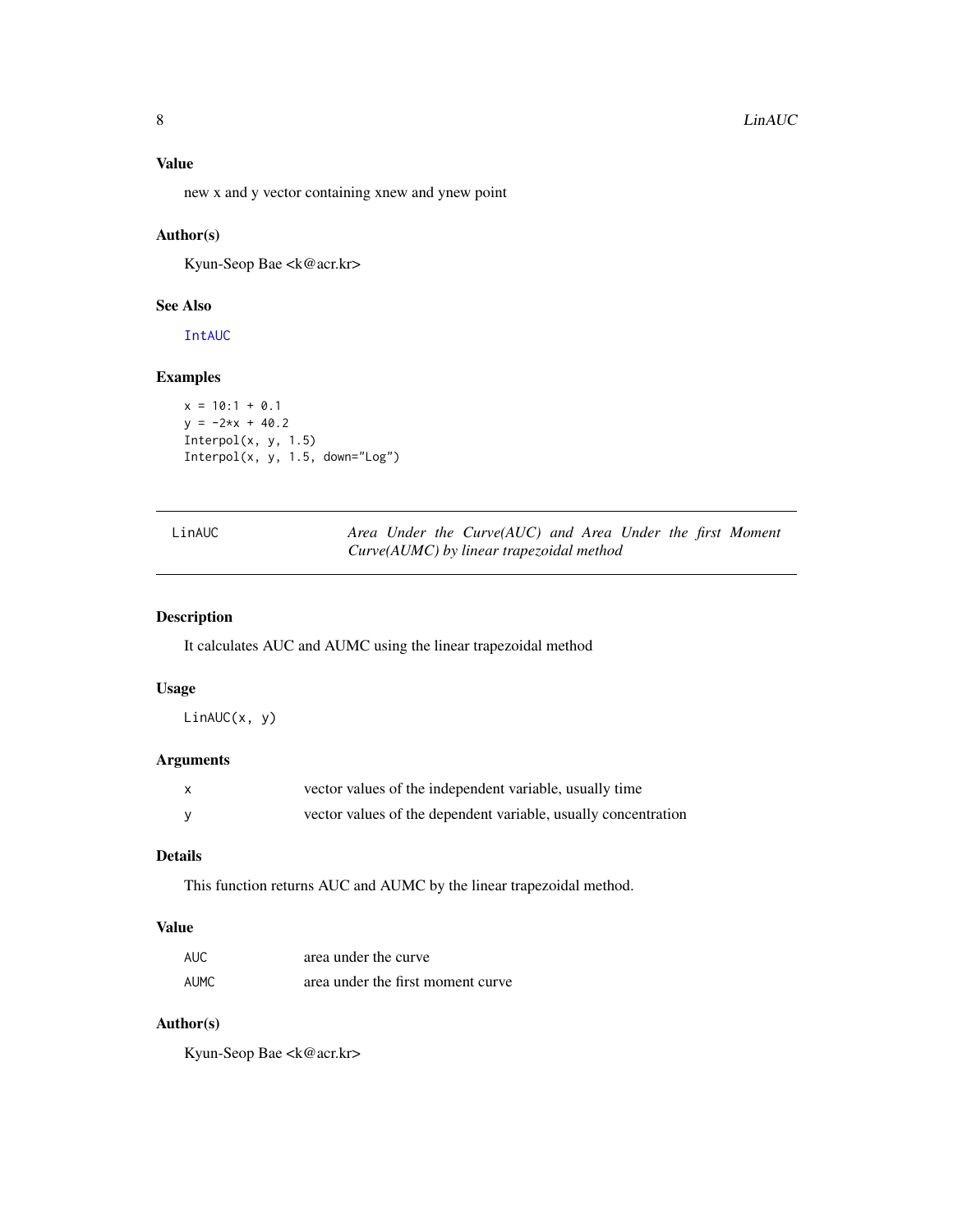#### <span id="page-8-0"></span> $LogAUC$  9

#### References

- 1. Gabrielsson J, Weiner D. Pharmacokinetic and Pharmacodynamic Data Analysis Concepts and Applications. 5th ed. 2016.
- 2. Shargel L, Yu A. Applied Biopharmaceutics and Pharmacokinetics. 7th ed. 2015.
- 3. Rowland M, Tozer TN. Clinical Pharmacokinetics and Pharmacodynamics Concepts and Applications. 4th ed. 2011.
- 4. Gibaldi M, Perrier D. Pharmacokinetics. 2nd ed. revised and expanded. 1982.

#### See Also

[LogAUC](#page-8-1), [AUC](#page-2-1)

#### Examples

```
LinAUC(Theoph[Theoph$Subject==1, "Time"], Theoph[Theoph$Subject==1, "conc"])
AUC(Theoph[Theoph$Subject==1, "Time"], Theoph[Theoph$Subject==1, "conc"]) # compare the last line
```
<span id="page-8-1"></span>

| LogAUC |  | Area Under the Curve(AUC) and Area Under the first Moment |  |  |  |
|--------|--|-----------------------------------------------------------|--|--|--|
|        |  | $Curve(AUMC)$ by linear-up log-down method                |  |  |  |

#### Description

It calculates AUC and AUMC using the linear-up log-down method

#### Usage

LogAUC(x, y)

#### Arguments

| vector values of the independent variable, usually time        |
|----------------------------------------------------------------|
| vector values of the dependent variable, usually concentration |

#### Details

This function returns AUC and AUMC by the linear-up log-down method.

#### Value

| <b>AUC</b> | area under the curve              |
|------------|-----------------------------------|
| AUMC       | area under the first moment curve |

#### Author(s)

Kyun-Seop Bae <k@acr.kr>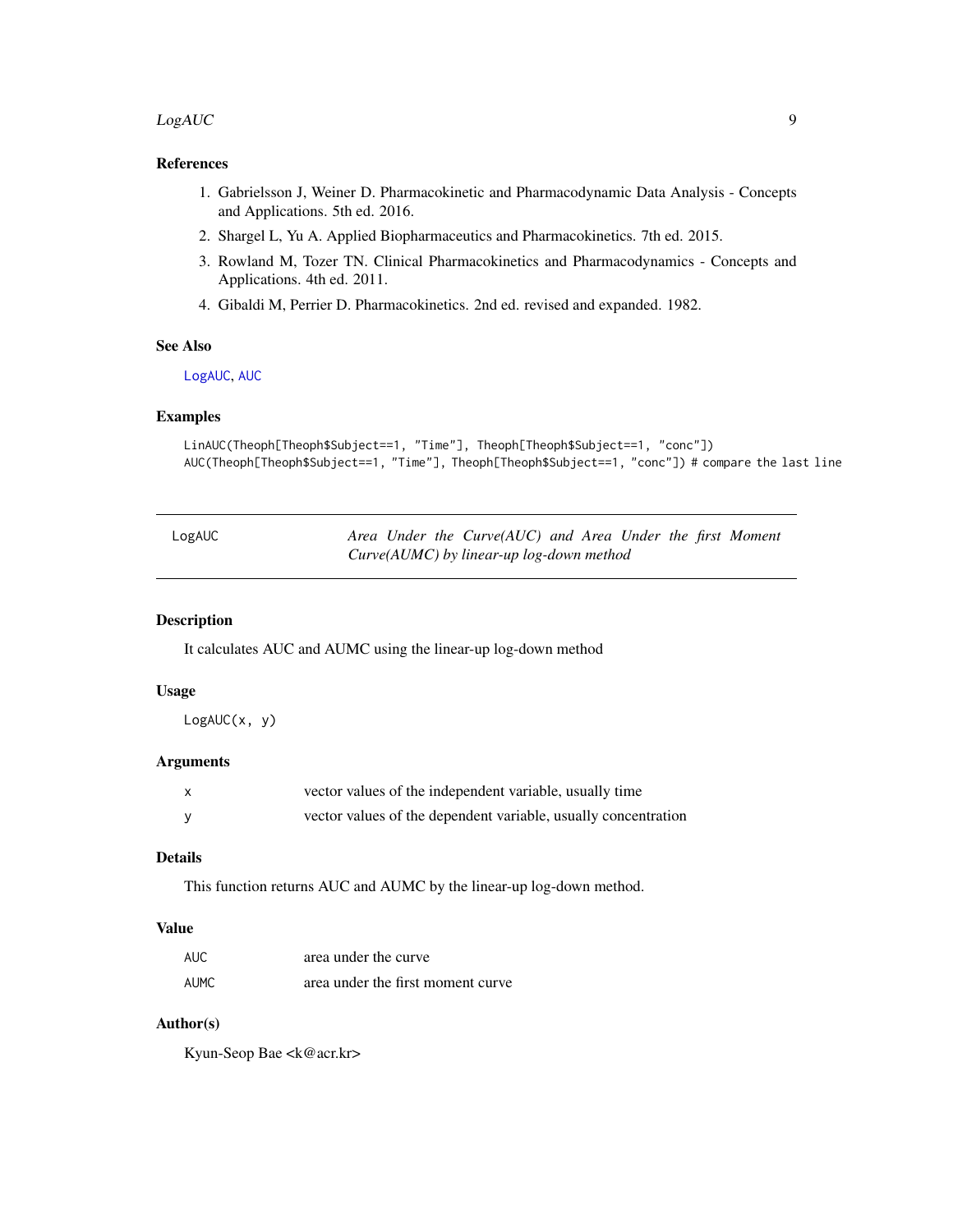#### <span id="page-9-0"></span>References

- 1. Gabrielsson J, Weiner D. Pharmacokinetic and Pharmacodynamic Data Analysis Concepts and Applications. 5th ed. 2016.
- 2. Shargel L, Yu A. Applied Biopharmaceutics and Pharmacokinetics. 7th ed. 2015.
- 3. Rowland M, Tozer TN. Clinical Pharmacokinetics and Pharmacodynamics Concepts and Applications. 4th ed. 2011.
- 4. Gibaldi M, Perrier D. Pharmacokinetics. 2nd ed. revised and expanded. 1982.

#### See Also

[LinAUC](#page-7-1),[AUC](#page-2-1)

#### Examples

```
LogAUC(Theoph[Theoph$Subject==1, "Time"], Theoph[Theoph$Subject==1, "conc"])
# Compare the last line with the above
AUC(Theoph[Theoph$Subject==1, "Time"], Theoph[Theoph$Subject==1, "conc"], down="Log")
```
<span id="page-9-1"></span>Slope *Get the Slope of regression log(y) ~ x*

#### Description

It calculates the slope with linear regression of  $log(y) \sim x$ 

#### Usage

Slope(x, y)

#### Arguments

| vector values of the independent variable, usually time        |
|----------------------------------------------------------------|
| vector values of the dependent variable, usually concentration |

#### Details

With time-concentration curve, you frequently need to estimate slope in  $log(concentration) \sim time$ . This function is usually called by BestSlope function, and you seldom need to call this function directly.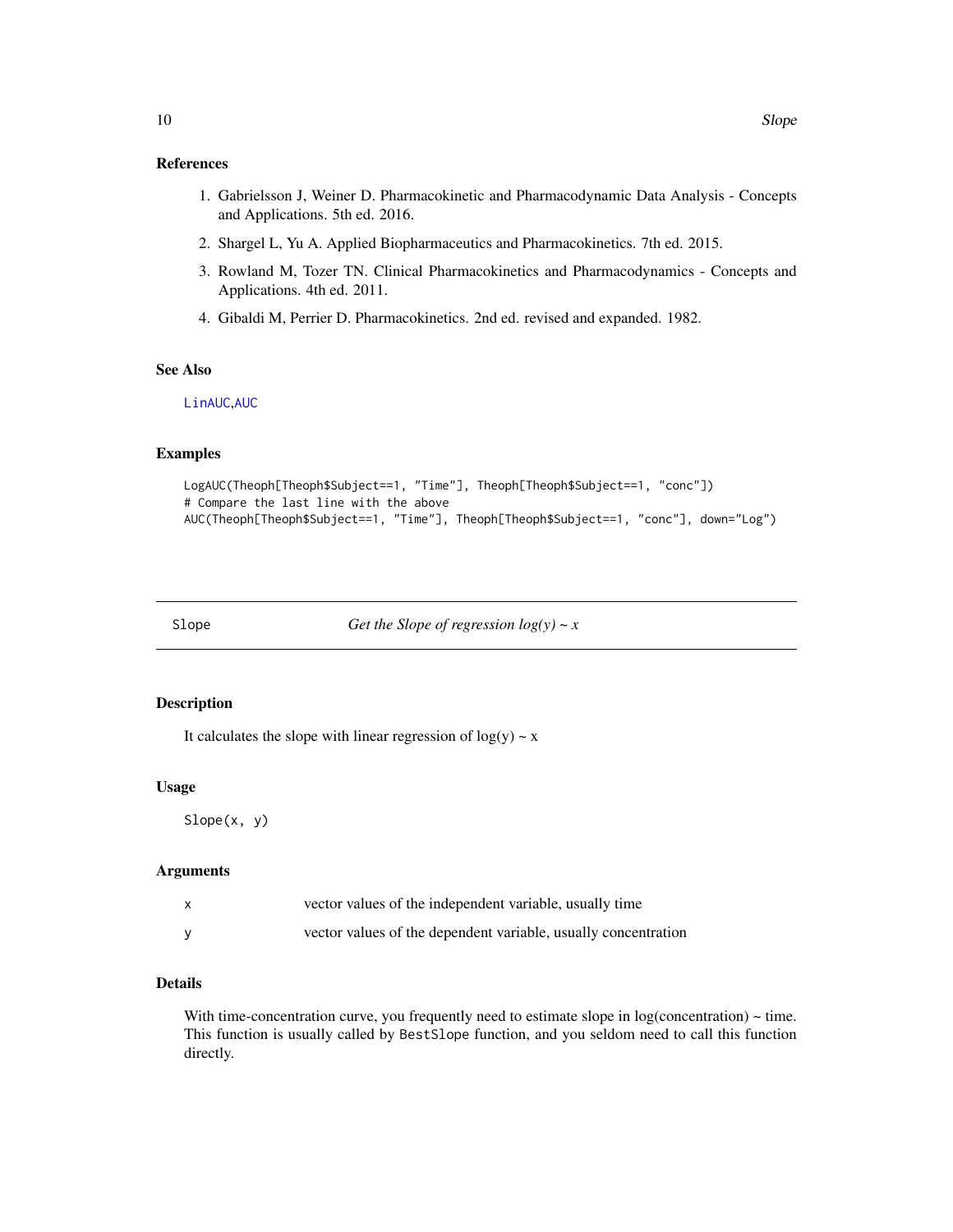#### <span id="page-10-0"></span> $sNCA$  11

#### Value

| R <sub>2</sub>     | R-squared                        |
|--------------------|----------------------------------|
| R <sub>2</sub> ADJ | adjusted R-squared               |
| LAMZNPT            | number of points used for slope  |
| LAMZ               | negative of the slope, lambda z  |
| hØ                 | intercept of the regression line |
| <b>CORRXY</b>      | correlation of $log(y)$ and x    |
| LAMZLL             | earliest x for lambda z          |
| LAMZUL             | last x for lambda z              |

#### Author(s)

Kyun-Seop Bae <k@acr.kr>

#### See Also

[BestSlope](#page-3-1)

#### Examples

Slope(Indometh[Indometh\$Subject==1, "time"], Indometh[Indometh\$Subject==1, "conc"])

<span id="page-10-1"></span>

sNCA *Simplest NCA*

#### Description

This is the work-horse function for NCA.

#### Usage

```
sNCA(x, y, dose = 0, adm = "Extravascular", dur = 0, doseUnit = "mg", timeUnit = "h",
   concUnit = "ug/L", iAUC = "", down = "Linear", R2ADJ = 0.7, MW = 0, Keystring=",
     excludeDelta = 1)
```
#### Arguments

| $\mathsf{x}$ | usually time                                                                              |
|--------------|-------------------------------------------------------------------------------------------|
| y            | usually concentration                                                                     |
| dose         | given amount, not amount per body weight                                                  |
| adm          | one of "Bolus" or "Infusion" or "Extravascular" to indicate drug adminis-<br>tration mode |
| dur          | duration of infusion                                                                      |
| doseUnit     | unit of dose                                                                              |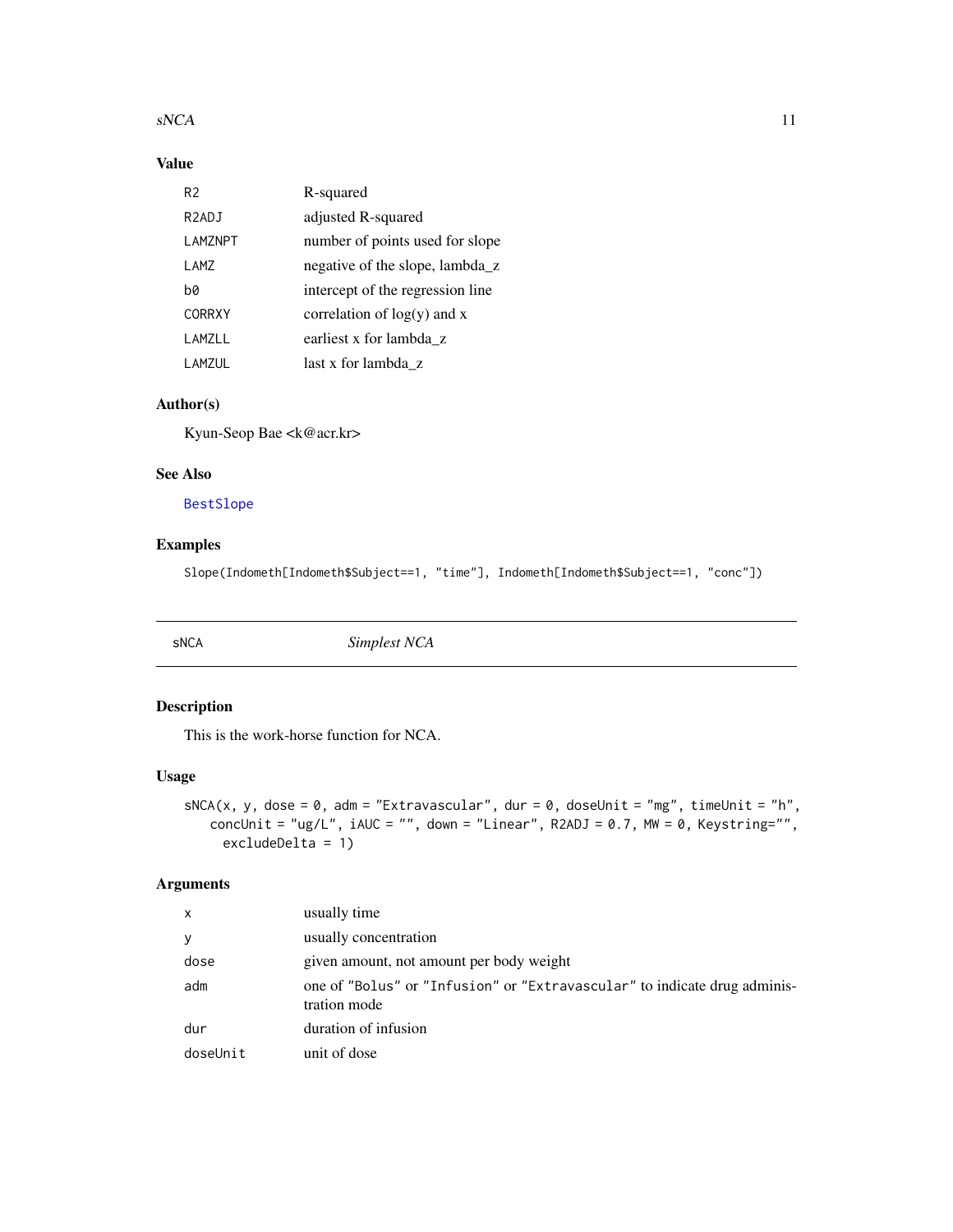| timeUnit           | unit of time                                                                                                                                 |
|--------------------|----------------------------------------------------------------------------------------------------------------------------------------------|
| concUnit           | unit of concentration                                                                                                                        |
| iAUC               | interval AUCs to calculate                                                                                                                   |
| down               | either of "Linear" or "Log" to indicate the way to calculate AUC and AUMC                                                                    |
| R <sub>2</sub> ADJ | Minimum adjusted R-square value to determine terminal slope automatically                                                                    |
| <b>MW</b>          | molecular weight of the drug                                                                                                                 |
| Keystring          | a text string to be shown at the plot in case of manual selection of terminal slope                                                          |
| excludeDelta       | Improvement of R2ADJ larger than this value could exclude the last point. De-<br>fault value 1 is for the compatibility with other software. |

#### Details

This replaced previous IndiNCA. Author recommends to use excludeDelta option with about 0.3.

#### Value

| <b>CMAX</b>        | maximum concentration, Cmax                                                                |
|--------------------|--------------------------------------------------------------------------------------------|
| CMAXD              | dose normalized Cmax, CMAX / Dose, Cmax / Dose                                             |
| <b>TMAX</b>        | time of maximum concentration, Tmax                                                        |
| <b>TLAG</b>        | time to observe the first non-zero concentration, for extravascular administration<br>only |
| <b>CLST</b>        | last positive concentration observed, Clast                                                |
| <b>CLSTP</b>       | last positive concentration predicted, Clast_pred                                          |
| <b>TLST</b>        | time of last positive concentration, Tlast                                                 |
| <b>LAMZHL</b>      | half-life by lambda z, ln(2)/LAMZ                                                          |
| LAMZ               | lambda_z negative of the best-fit terminal slope                                           |
| LAMZLL             | earliest time for LAMZ                                                                     |
| LAMZUL             | last time for LAMZ                                                                         |
| <b>LAMZNPT</b>     | number of points for LAMZ                                                                  |
| <b>CORRXY</b>      | correlation of log(concentration) and time                                                 |
| R <sub>2</sub>     | R-squared                                                                                  |
| R <sub>2</sub> ADJ | R-squared adjusted                                                                         |
| C0                 | back extrapolated concentration at time 0, for intravascular bolus administration<br>only  |
| <b>AUCLST</b>      | AUC from 0 to TLST                                                                         |
| <b>AUCALL</b>      | AUC using all the given points, including trailing zero concentrations                     |
| <b>AUCIFO</b>      | AUC infinity observed                                                                      |
| <b>AUCIFOD</b>     | <b>AUCIFO</b> / Dose                                                                       |
| <b>AUCIFP</b>      | AUC infinity predicted using CLSTP instead of CLST                                         |
| <b>AUCIFPD</b>     | <b>AUCIFP</b> / Dose                                                                       |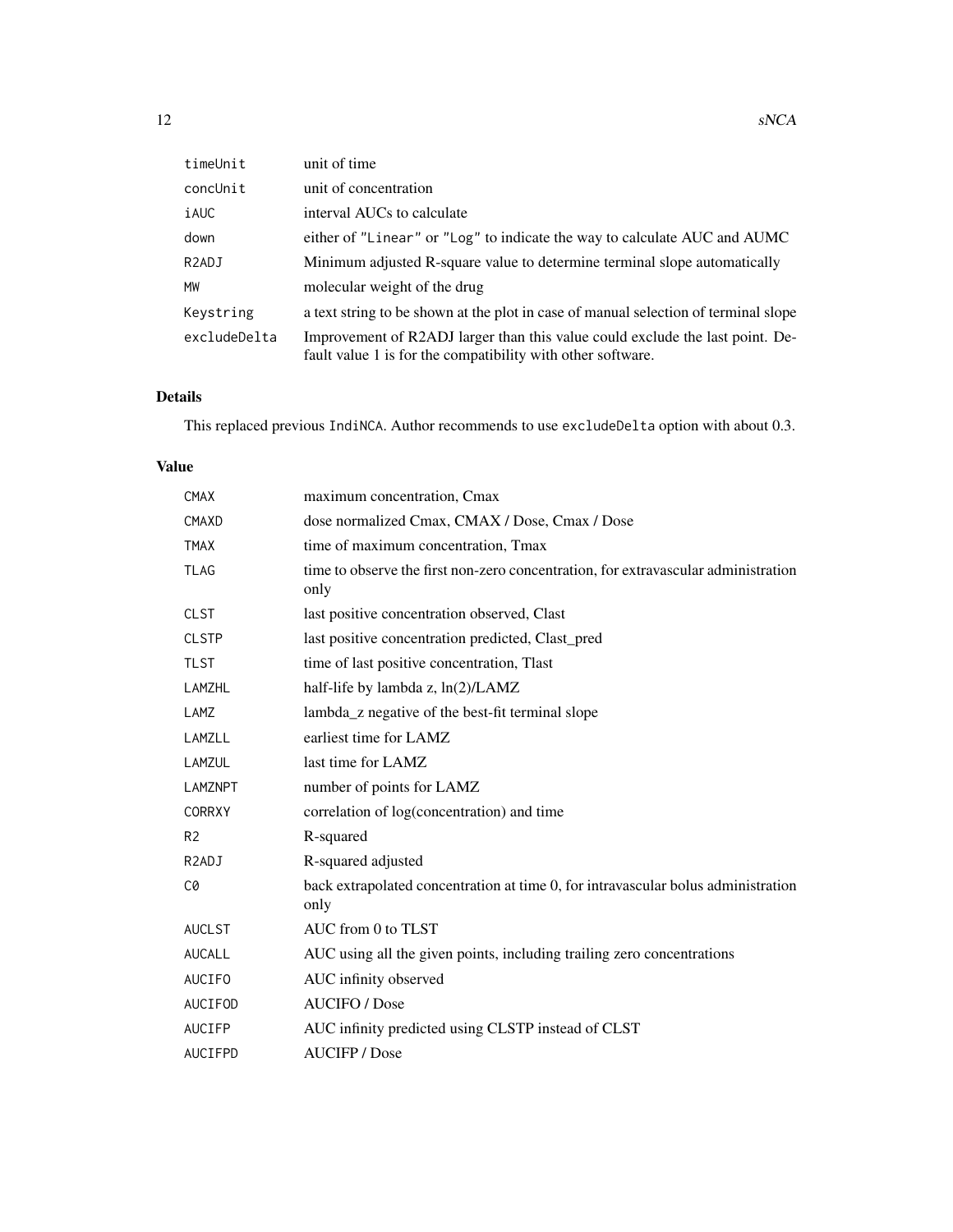$sNCA$  13

| <b>AUCPEO</b>   | AUC % extrapolation observed                                                                   |
|-----------------|------------------------------------------------------------------------------------------------|
| <b>AUCPEP</b>   | AUC % extrapolated for AUCIFP                                                                  |
| <b>AUCPBEO</b>  | AUC % back extrapolation observed, for bolus IV administration only                            |
| <b>AUCPBEP</b>  | AUC % back extrapolation predicted with AUCIFP, for bolus IV administration<br>only            |
| <b>AUMCLST</b>  | AUMC to the TLST                                                                               |
| AUMCIFO         | AUMC infinity observed using CLST                                                              |
| AUMCIFP         | AUMC infinity determined by CLSTP                                                              |
| <b>AUMCPEO</b>  | AUMC % extrapolated observed                                                                   |
| <b>AUMCPEP</b>  | AUMC % extrapolated predicted                                                                  |
| MRTIVLST        | mean residence time (MRT) to TLST, for intravascular administration                            |
| MRTIVIFO        | mean residence time (MRT) infinity using CLST, for intravascular administra-<br>tion           |
| MRTIVIFP        | mean residence time (MRT) infinity using CLSTP, for intravascular administra-<br>tion          |
| <b>MRTEVLST</b> | mean residence time (MRT) to TLST, for extravascular administration                            |
| MRTEVIFO        | mean residence time (MRT) infinity using CLST, for extravascular administra-<br>tion           |
| MRTEVIFP        | mean residence time (MRT) infinity using CLSTP, for extravascular administra-<br>tion          |
| VZ <sub>0</sub> | volume of distribution determined by LAMZ and AUCIFO, for intravascular<br>administration      |
| <b>VZP</b>      | volume of distribution determined by LAMZ and AUCIFP, for intravascular ad-<br>ministration    |
| <b>VZFO</b>     | VZO for extravascular administration, VZO/F, F is bioavailability                              |
| <b>VZFP</b>     | VZP for extravascular administration, VZP/F, F is bioavailability                              |
| <b>CLO</b>      | clearance using AUCIFO, for intravascular administration                                       |
| <b>CLP</b>      | clearance using AUCIFP, for intravascular administration                                       |
| <b>CLFO</b>     | CLO for extravascular administration, CLO/F, F is bioavailability                              |
| <b>CLFP</b>     | CLP for extravascular administration, CLP/F, F is bioavailability                              |
| VSS0            | volume of distribution at steady state using CLST, for intravascular administra-<br>tion only  |
| <b>VSSP</b>     | volume of distribution at steady state using CLSTP, for intravascular adminis-<br>tration only |

#### Author(s)

Kyun-Seop Bae <k@acr.kr>

### References

Gabrielsson J, Weiner D. Pharmacokinetic and Pharmacodynamic Data Analysis - Concepts and Applications. 5th ed. 2016.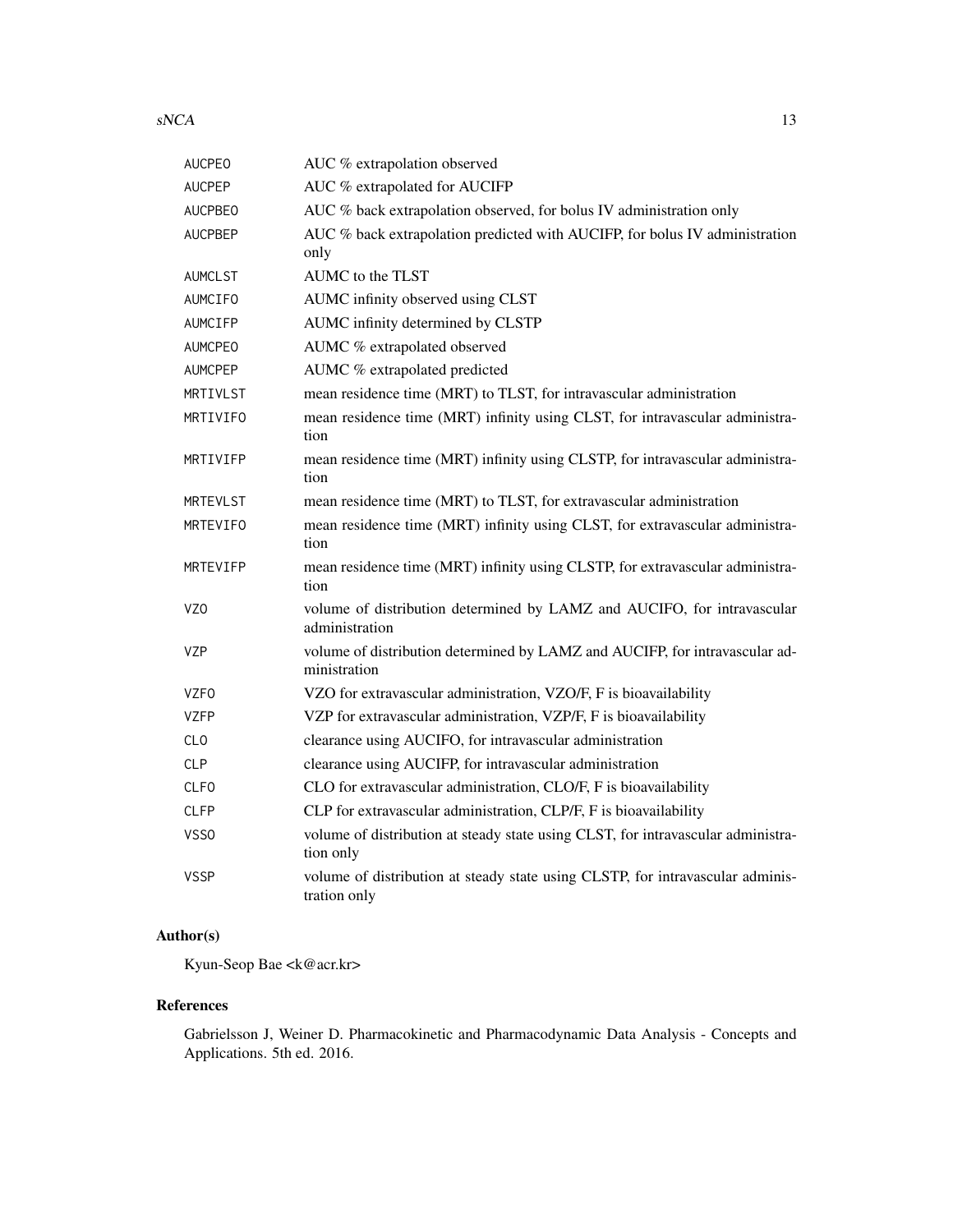#### See Also

[help](#page-0-0), [tblNCA](#page-13-1)

#### Examples

```
# For one subject
x = Theoph[Theoph$Subject=="1","Time"]
y = Theoph[Theoph$Subject=="1","conc"]
sNCA(x, y, dose=320, doseUnit="mg", concUnit="mg/L", timeUnit="h")
sNCA(x, y, dose=320, concUnit="mg/L")
iAUC = data簡 (Name=c("AUC[0-12h]","AUC[0-24h]"), Start=c(0,0), End=c(12,24))
sNCA(x, y, dose=320, doseUnit="mg", concUnit="mg/L", timeUnit="h", iAUC=iAUC)
MW = 180.164 # Molecular weight of theophylline
sNCA(x, y/MW, dose=320, doseUnit="mg", concUnit="mmol/L", timeUnit="h")
sNCA(x, y/MW, dose=320, doseUnit="mg", concUnit="mmol/L", timeUnit="h", MW=MW)
sNCA(x, y, dose=320/MW, doseUnit="mmol", concUnit="mg/L", timeUnit="h", MW=MW)
sNCA(x, y/MW, dose=320/MW, doseUnit="mmol", concUnit="mmol/L", timeUnit="h", MW=MW)
sNCA(x, y/MW, dose=320/MW, doseUnit="mmol", concUnit="mmol/L", timeUnit="h", MW=MW)
sNCA(x, y/MW, doseUnit="mmol", concUnit="mmol/L", timeUnit="h", MW=MW)
sNCA(x, y/MW, dose=as.numeric(NA), doseUnit="mmol", concUnit="mmol/L", timeUnit="h",
    MW=MW)
sNCA(x, y, dose=320, concUnit="mg/L", timeUnit="hr")
sNCA(x*60, y, dose=320, concUnit="mg/L", timeUnit="min")
```
tblNCA *Table output NCA*

#### **Description**

Do multiple NCA and returns a result table. See sNCA for more detail i.e. iAUC

#### Usage

```
tblNCA(concData, key = "Subject", colTime = "Time", colConc = "conc", dose = \theta,
       adm = "Extravascular", dur = 0, doselInit = "mg", timeUnit = "h",concUnit = "ug/L", down = "Linear", R2ADJ = 0, MW = 0, iAUC="",
       excludeDelta = 1)
```
#### Arguments

| concData | concentration data table                                 |
|----------|----------------------------------------------------------|
| key      | column names of concData to be shown in the output table |

<span id="page-13-0"></span>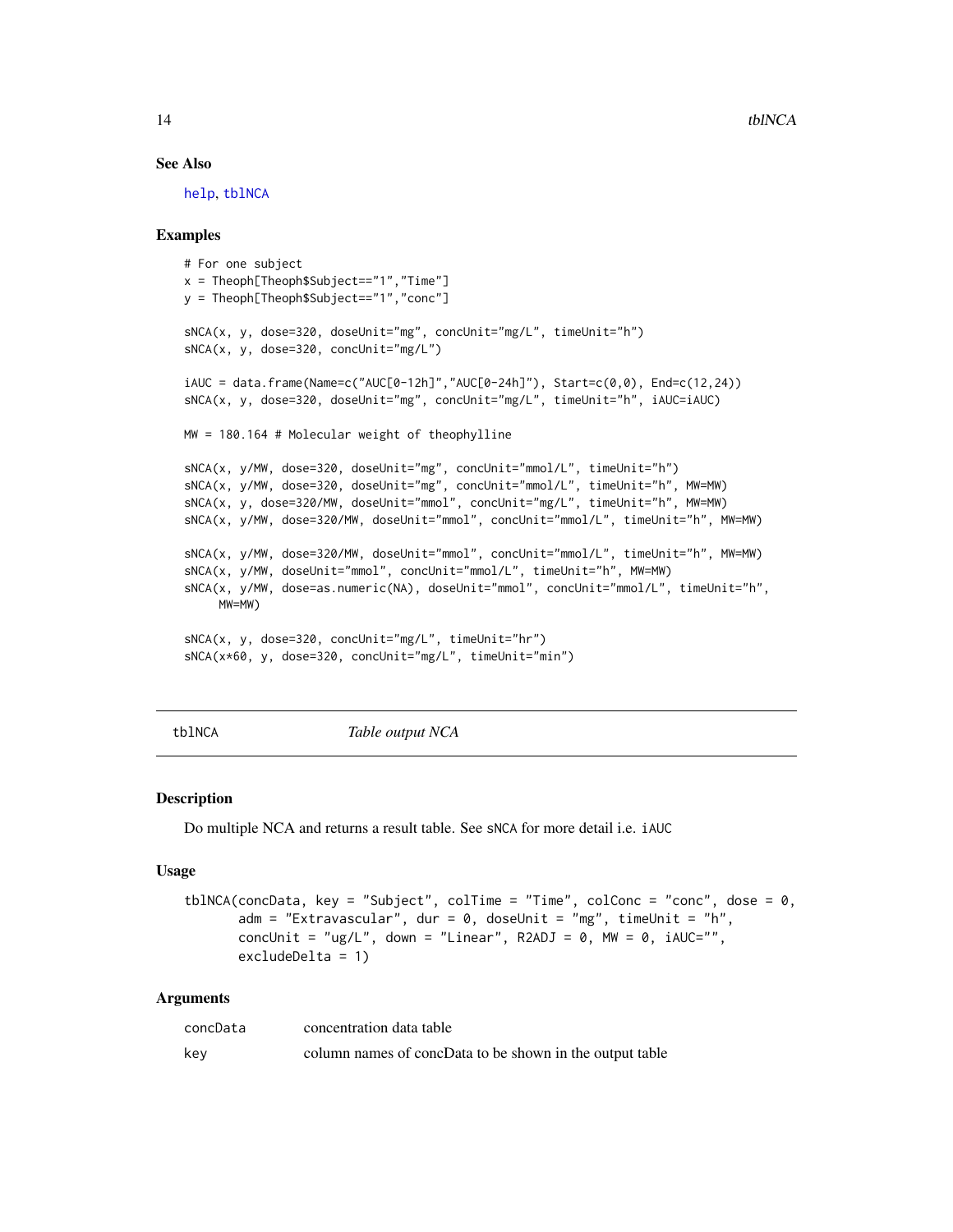#### <span id="page-14-0"></span> $tblNCA$  15

| colTime            | column name for time                                                                                                                         |
|--------------------|----------------------------------------------------------------------------------------------------------------------------------------------|
| colConc            | column name for concentration                                                                                                                |
| dose               | administered dose                                                                                                                            |
| adm                | one of "Bolus" or "Infusion" or "Extravascular" to indicate drug adminis-<br>tration mode                                                    |
| dur                | duration of infusion                                                                                                                         |
| doseUnit           | unit of dose                                                                                                                                 |
| timeUnit           | unit of time                                                                                                                                 |
| concUnit           | unit of concentration                                                                                                                        |
| down               | method to calculate AUC, "Linear" or "Log"                                                                                                   |
| R <sub>2</sub> ADJ | Lowest threshold of adjusted R-square value to do manual slope determination                                                                 |
| MW                 | molecular weight of drug                                                                                                                     |
| iAUC               | data.frame for interval AUC                                                                                                                  |
| excludeDelta       | Improvement of R2ADJ larger than this value could exclude the last point. De-<br>fault value 1 is for the compatibility with other software. |

#### Details

Tabular output of NCA with many subjects. Author recommends to use excludeDelta option with about 0.3.

#### Value

Basically same with [sNCA](#page-10-1)

#### Author(s)

Kyun-Seop Bae <k@acr.kr>

#### See Also

[help](#page-0-0), [sNCA](#page-10-1)

```
tblNCA(Theoph, key="Subject", dose=320, concUnit="mg/L")
tblNCA(Indometh, key="Subject", colTime="time", colConc="conc", dose=25,
       adm="Infusion", dur=0.5, concUnit="mg/L")
```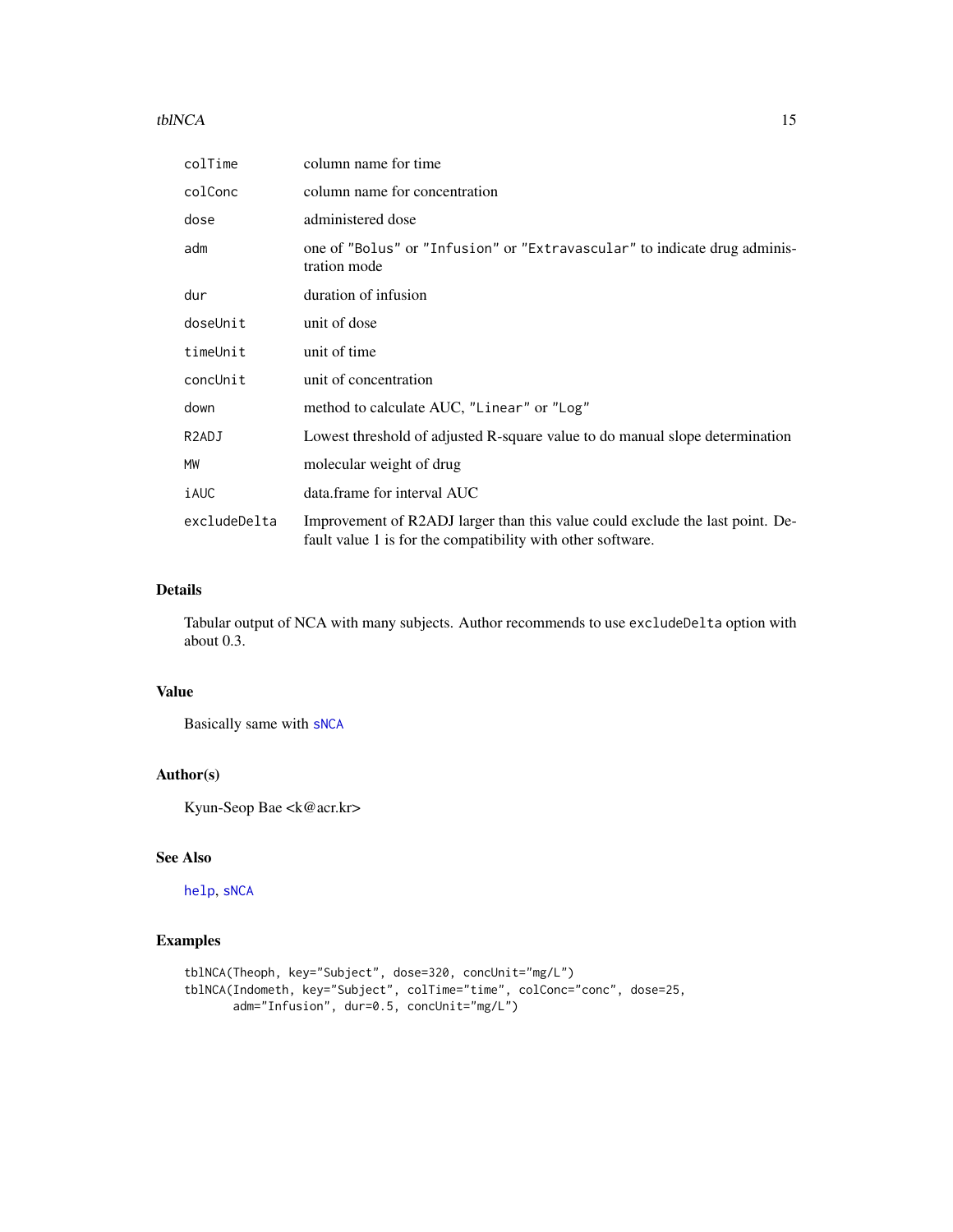<span id="page-15-0"></span>

#### Description

It displays CDISC PP output units and multiplication factor for them.

#### Usage

```
Unit(code = "", timeUnit = "h", concUnit = "ng/mL", doseUnit = "mg", MW = 0)
```
#### Arguments

| MW       | molecular weight of drug |
|----------|--------------------------|
| doseUnit | unit of dose             |
| concUnit | unit of concentration    |
| timeUnit | unit of time             |
| code     | vector of PPTESTCD       |

#### Value

| row names | <b>PPTESTCD</b>                |
|-----------|--------------------------------|
| Unit      | unit                           |
| Factor    | internal mulitplication factor |

#### Author(s)

Kyun-Seop Bae <k@acr.kr>

```
Unit(concUnit="ug/L", doseUnit="mg")
Unit(concUnit="ng/L", doseUnit="mg")
Unit(concUnit="umol/L", doseUnit="mmol")
Unit(concUnit="nmol/L", doseUnit="mmol")
Unit(concUnit="mmol/L", doseUnit="mg", MW=500)
Unit(concUnit="umol/L", doseUnit="mg", MW=500)
Unit(concUnit="nmol/L", doseUnit="mg", MW=500)
Unit(concUnit="nmol/mL", doseUnit="mg", MW=500)
Unit(concUnit="ug/L", doseUnit="mmol", MW=500)
Unit(concUnit="ug/L", doseUnit="mol", MW=500)
Unit(concUnit="ng/L", doseUnit="mmol", MW=500)
Unit(concUnit="ng/mL", doseUnit="mmol", MW=500)
```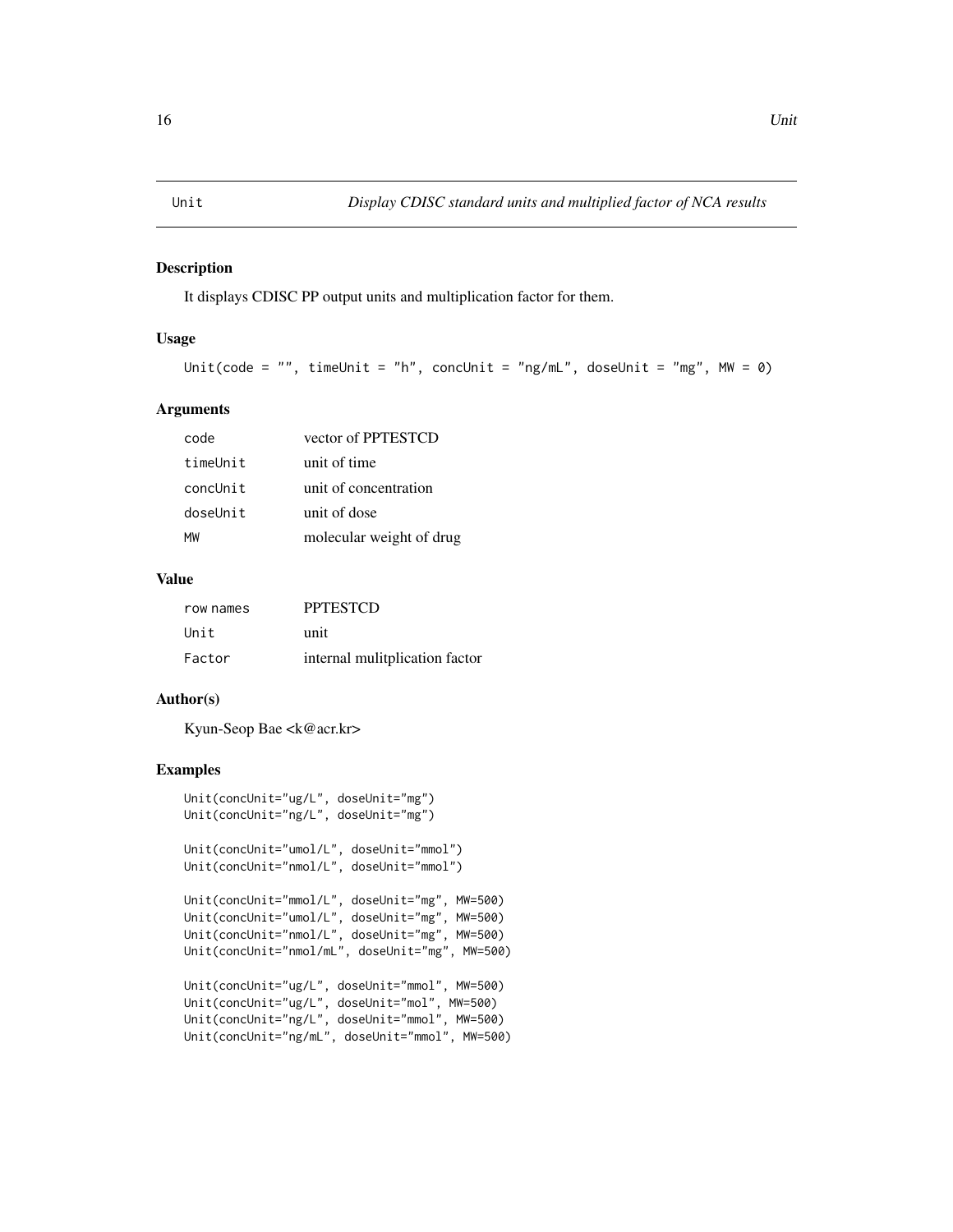#### <span id="page-16-0"></span>UnitUrine 17

```
Unit(concUnit="nmol/L", doseUnit="mg")
Unit(concUnit="ug/L", doseUnit="mmol")
```
UnitUrine *Retuns a conversion factor for the amount calculation from urine concentration and volume*

#### Description

You can get a conversion factor for the multiplication: conc  $*$  vol  $*$  factor = amount in the given unit.

#### Usage

```
UnitUrine(conU = "ng/mL", volU = "mL", amtU = "mg", MW = 0)
```
#### Arguments

| conU | concentration unit |
|------|--------------------|
| volU | volume unit        |
| amtU | amount unit        |
| MW   | molecular weight   |

#### Value

Factor conversion factor for multiplication with the unit in name

#### Author(s)

Kyun-Seop Bae <k@acr.kr>

```
UnitUrine()
UnitUrine("ng/mL", "mL", "mg")
UnitUrine("ug/L", "mL", "mg")
UnitUrine("ug/L", "L", "mg")
UnitUrine("ng/mL", "mL", "g")
UnitUrine("ng/mL", "mL", "mol", MW=500)
UnitUrine("ng/mL", "mL", "mmol", MW=500)
UnitUrine("ng/mL", "mL", "umol", MW=500)
```